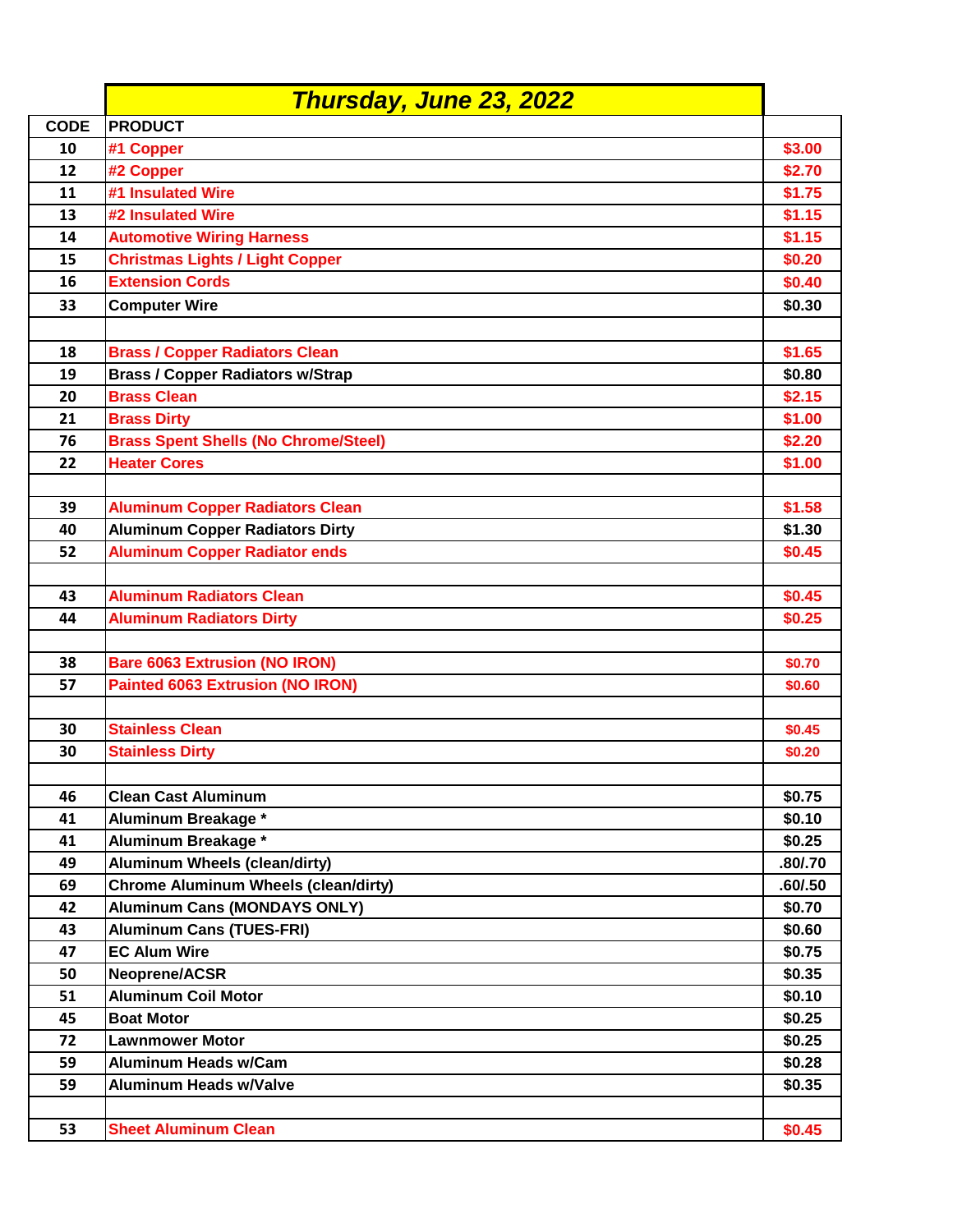| 54         | <b>Sheet Aluminum Dirty-Less than 5%**</b>                  | \$0.30 |
|------------|-------------------------------------------------------------|--------|
| 56         | Sheet Aluminum Dirty-More than 5%***                        | \$0.15 |
|            |                                                             |        |
| 23         | <b>Air Conditioner Sealed Unit (Cast)</b>                   | \$0.07 |
| 26         | <b>Air Conditioner Sealed Unit (Steel)</b>                  | \$0.12 |
|            |                                                             |        |
| 25         | <b>Batteries</b>                                            | \$0.18 |
| 31         | <b>Steel Cased Batteries</b>                                | \$0.15 |
| 29         | Lead                                                        | \$0.55 |
|            |                                                             |        |
| 24         | <b>Aluminum head starter</b>                                | \$0.35 |
| 24         | <b>Alternators</b>                                          | \$0.50 |
| 32         | <b>Truck Starters (Steel Head)</b>                          | \$0.25 |
| 28         | <b>Electric Motors Small</b>                                | \$0.28 |
| <b>28L</b> | <b>Electric Motors Oversized (larger than a basketball)</b> | \$0.18 |
| 73         | <b>Auto ECM Scrap</b>                                       | \$1.00 |
| 74         | <b>Auto ECM Scrap (GEL)</b>                                 | \$0.70 |
| 55         | <b>Automotive A/C Compressors</b>                           | \$0.25 |
|            |                                                             |        |
| 75         | <b>Fence/Wire</b>                                           | \$0.04 |
| 34         | <b>Cast Iron</b>                                            | \$0.12 |
| 36         | Long Iron, Tin, White Goods Ect.                            | \$0.08 |
| 37         | <b>Short Iron</b>                                           | \$0.10 |
| 70         | <b>Heavy Machinery</b>                                      | \$0.05 |
| 78         | o2 Sensor                                                   | \$2.00 |
| 79         | Complete HVAC Outside unit.                                 | \$0.25 |
|            |                                                             |        |
| 63         | <b>Cast Motor (Automotive)</b>                              | \$0.11 |
| 64         | <b>Oversized Cast</b>                                       | \$0.06 |
| 65         | <b>Cast Motor W/Aluminum Heads</b>                          | \$0.17 |
| 58         | <b>All Aluminum Motor</b>                                   | \$0.28 |
|            |                                                             |        |
| 61         | <b>Auto Transmissions</b>                                   | \$0.25 |
| 67         | <b>Standard Transmissions (Aluminum)</b>                    | \$0.15 |
| 77         | <b>Transfer Case/Differential</b>                           | \$0.05 |
|            |                                                             |        |
| 62         | <b>Junk Car without Motor/Trans With TITLE</b>              | \$0.08 |
| 66         | <b>Junk Car With Motor/Trans With TITLE</b>                 | \$0.08 |
| 68         | Junk Pick Up With/Without Motor/Transmission With TITLE     | \$0.08 |
|            |                                                             |        |
|            | <b>Due to Current Mericat Conditions NON EEDDOUS DDICES</b> |        |

*Due to Current Market Conditions NON FERROUS PRICES CANNOT be GUARANTEED UNTIL ARRIVAL*